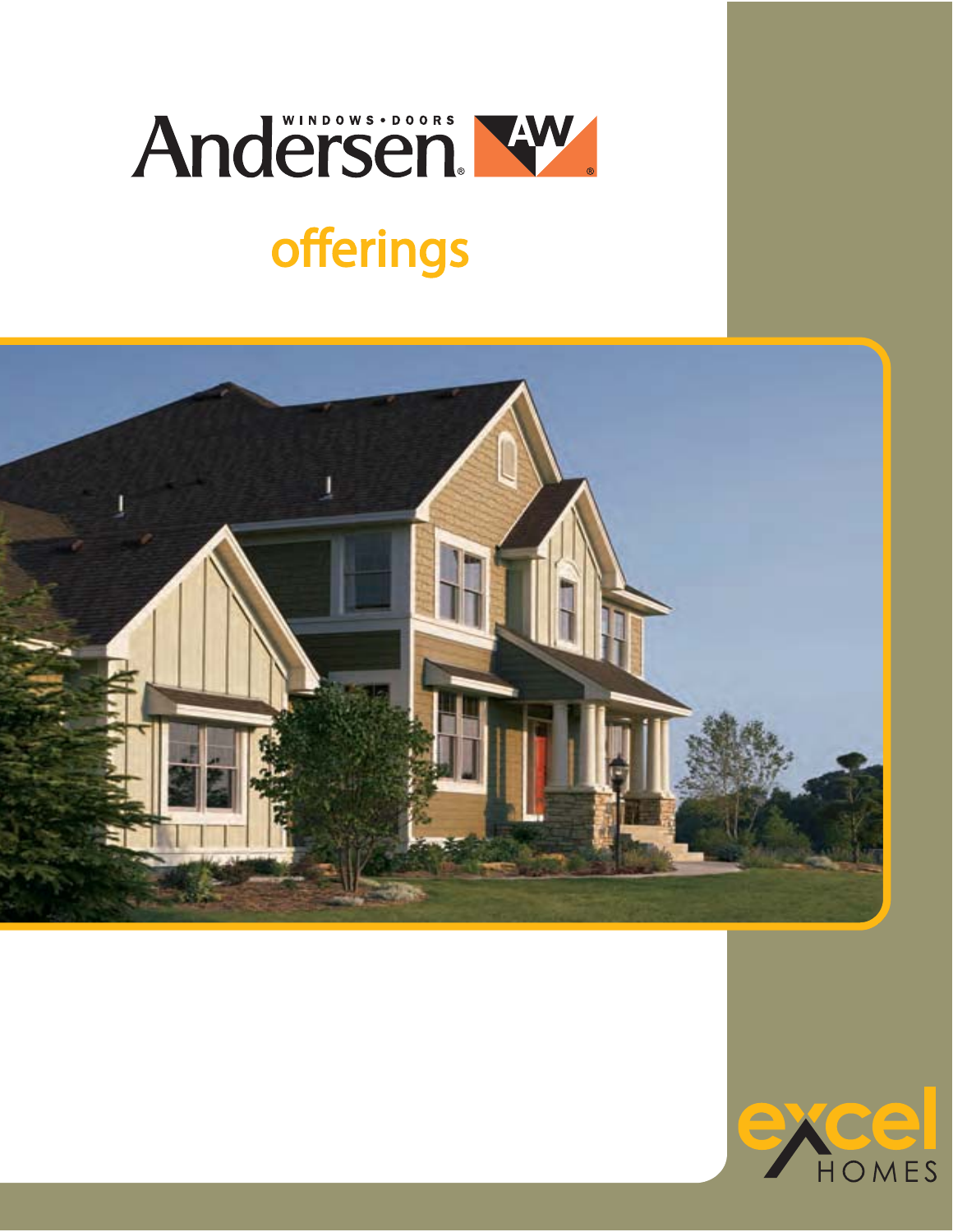

## about us



## Whatever you can dream, Andersen can help you build.

The possibilities for building and remodeling are virtually endless, and so are your choices with Andersen® windows and patio doors. From simple, economical double-hung windows to dramatic custom combinations, Andersen is sure to have the perfect solution for your home.

### Why Choose Andersen Products?

**Reputation** The Andersen brand is the most recognized and most used brand in the window and patio door industry. Reliability and craftsmanship have set Andersen products apart for more than 100 years, so you can trust them to give you lasting value.

Warranty Most other window and patio door warranties end when a home is sold. Andersen coverage\* twenty years on glass and ten on non-glass parts - is completely transferable from each owner to the next. And, because it is not prorated, the coverage offers full benefits year after year, so it may add real

Performance Andersen has always been known for energyefficient products. Units are tested rigorously, including exposure to temperature extremes from -20°F to 180°F and wind speeds up to 155 miles per hour. Plus, revolutionary High-Performance™ Low-E4® and High-Performance Low-E4 Sun glass is 35% more energy efficient than ordinary dual-pane glass in the winter and 41% more energy efficient in the summer.

Service A warranty is only as valuable as the service behind it. With Andersen, that service is just a phone call away. Call the Andersen service center at 1-888-888-7020.



Products with the ENERGY STAR® label are designed to use less energy, help save money on utility bills and help protect the environment.

\* Visit andersenwindows.com or contact your builder to obtain a copy of the complete Andersen Owner-2-Owner® limited warranty.



resale value.

1-800-426-4261 www.andersenwindows.com

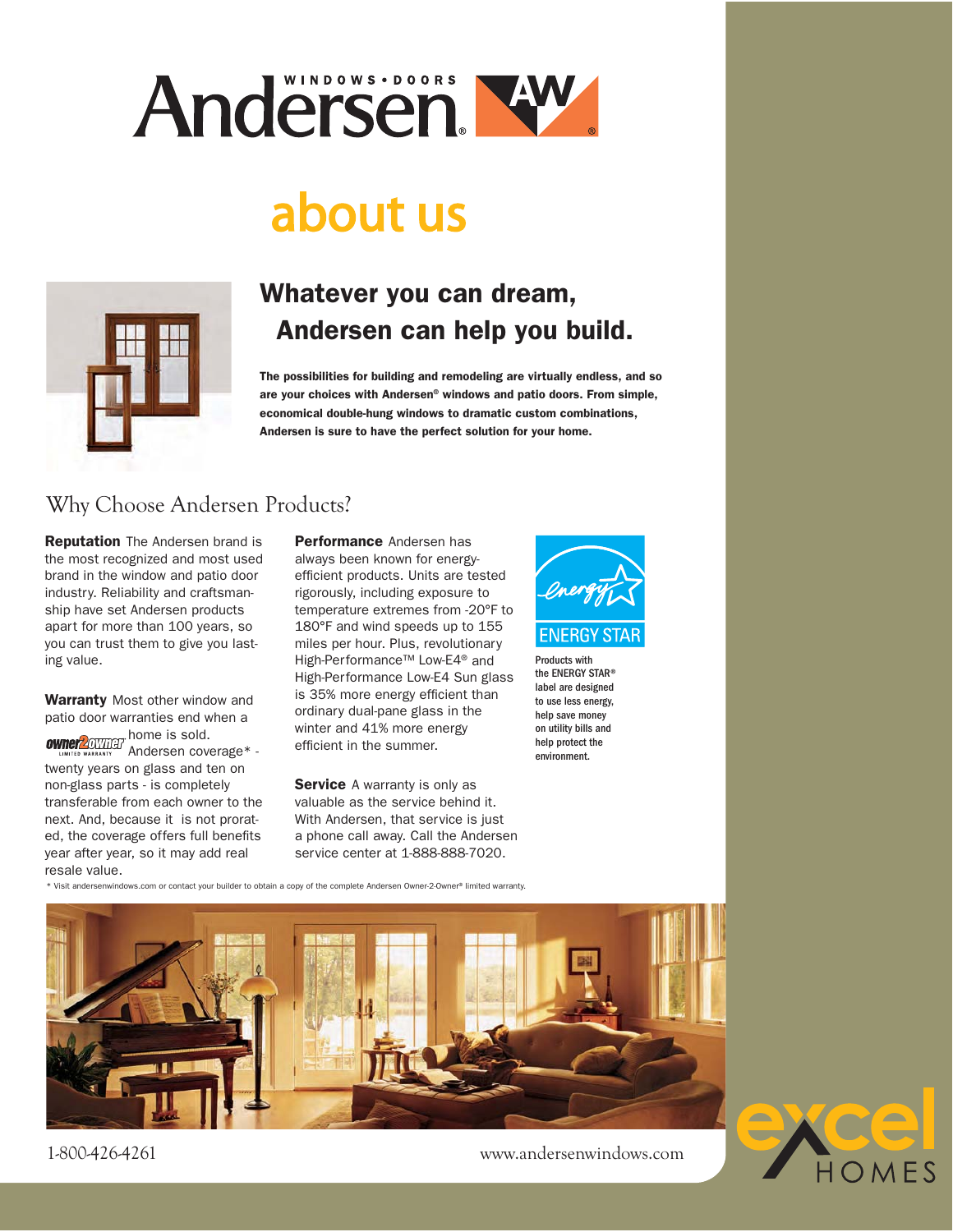





### features & options



With Low-E glass, these products are designed to use less energy, help you save money on utility bills and help protect the environment.



Narroline® windows have a larger glass area that lets in more light.



Optional Andersen® Finelight™ grilles are factory-installed between the panes of glass, out of the way for easy cleaning.



Optional TruScene<sup>®</sup> insect screens feature micro-fine mesh that lets more light and fresh air into your home, yet keeps even the smallest insects out.

## Narroline<sup>®</sup> Double-Hung Windows

### **Beauty**

Natural wood complements your home's interior with solid craftsmanship.

### **Weathertight Performance**

Durable weatherstripping helps create a tight seal against air and water, and Low-E insulating glass helps lower heating and cooling costs.

### **Durability**

Andersen® windows combine the strength and insulation of natural wood on the inside with seamless, low-maintenance cladding on the outside.

### **Smooth Operation**

Open and close the sash with ease, thanks to patented weatherstripping that reduces friction and a specially engineered counter-balance system.

### **Owner-2-Owner® Limited Warranty**

Glass is covered for 20 years and nonglass parts are covered for 10. Coverage is not pro-rated and can add real value when the home is sold.

#### **Colors**

Interior - Prefinished White Exterior - White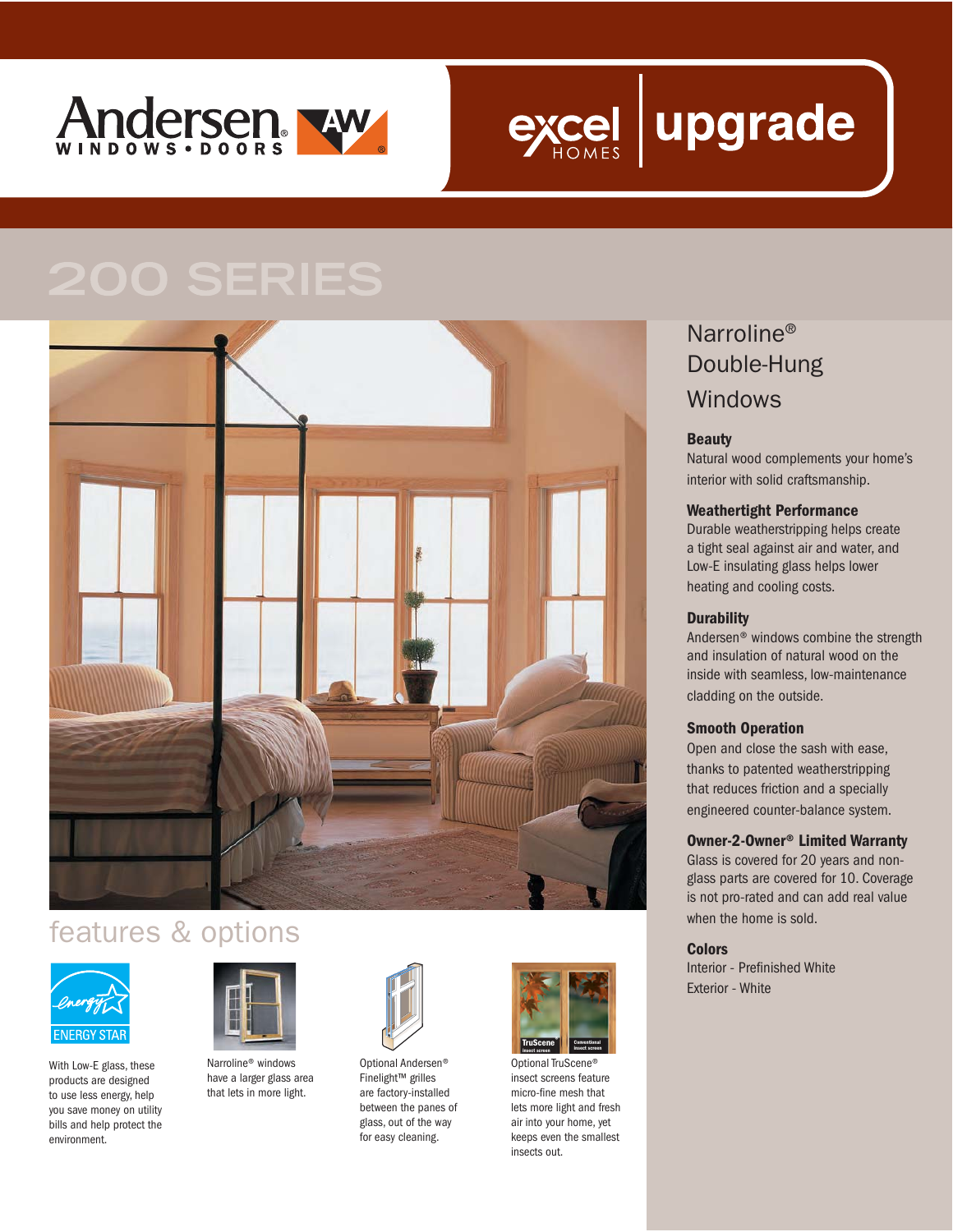



## features & options



With Low-E glass, these products are designed to use less energy, help you save money on utility bills and help protect the environment.



The reachout locking system pulls the door panel snugly into the jamb to enhance weathertightness and security



Optional Andersen® Finelight™ grilles are factory-installed between the panes of glass, out of the way for easy cleaning.

## Perma-Shield® Gliding Patio Doors

### **Beauty and Durability**

Perma-Shield® doors combine the strength and thermal insulation of a natural wood core with the protection of low-maintenance vinyl cladding inside and out.

### **Weathertight Performance**

Low-E or dual-pane insulating glass and a thermal barrier in the sill help save energy and reduce heating and cooling costs. Full-length weatherstripping helps create a tight seal between the interlocking door panels.

### **Smooth Operation**

The door glides smoothly open and closed on dual ball-bearing rollers with simple adjustments for leveling.

### **Owner-2-Owner® Limited Warranty**

Glass is covered for 20 years and non-glass parts are covered for 10. Coverage is not pro-rated and can add real value when the home is sold.

### **Colors**

Interior - Prefinished White Exterior - White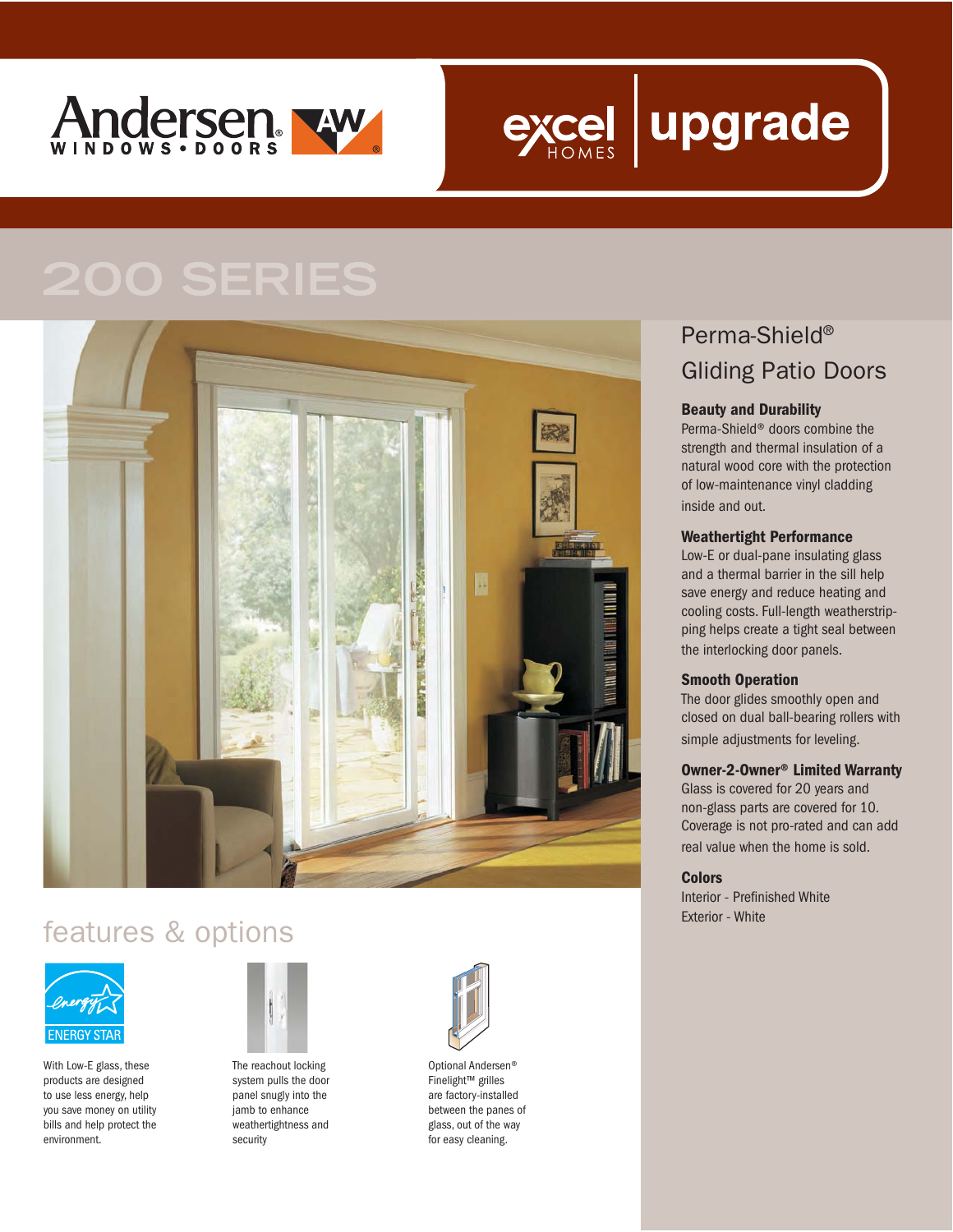



## **SERIES**



## features & options



With High-Performance™ Low-E4® glass, these products are designed to use less energy, help you save money on utility bills and help protect the environment.



Choose from a variety of grille options: standard, specified equal light and custom patterns are available.



Optional TruScene® insect screens feature micro-fine mesh that lets more light and fresh air into your home, yet keeps even the smallest insects out.



Standard lock and keeper is white on units with pre-finished white interior and stone on units with clear pine interior.

## Tilt-Wash Double-Hung Windows

### **Beauty**

Natural wood complements your home's interior with classic style and finely crafted details.

### **Weathertight Performance**

High-Performance™ Low-E4® glass helps insulate against heat and cold, which can help cut energy bills. It also filters UV rays that can fade fabric and damage furniture. In addition, durable weatherstripping helps create a tight seal against air and water.

### **Durability**

Andersen® windows combine the strength and insulation of natural wood on the inside with seamless, low-maintenance cladding on the outside.

### **Smooth, Quiet Operation**

Open and close the sash with ease, thanks to patented weatherstripping that reduces friction and a specially engineered counter-balance system.

### **Easy Cleaning**

High-Performance Low-E4 glass has an exterior coating to a control that stays cleaner, dries faster for easy cleaning and has up to 99% less water spots (exterior pane only when activated by sunlight). And the tilt-wash design makes it easy to clean the exterior glass from inside your home.

### **Owner-2-Owner® Limited Warranty**

Glass is covered for 20 years and nonglass parts are covered for 10. Coverage is not pro-rated and can add real value when the home is sold.

### **Colors**

Interior - Unfinished, Prefinished White Exterior - White, Sandtone, Terratone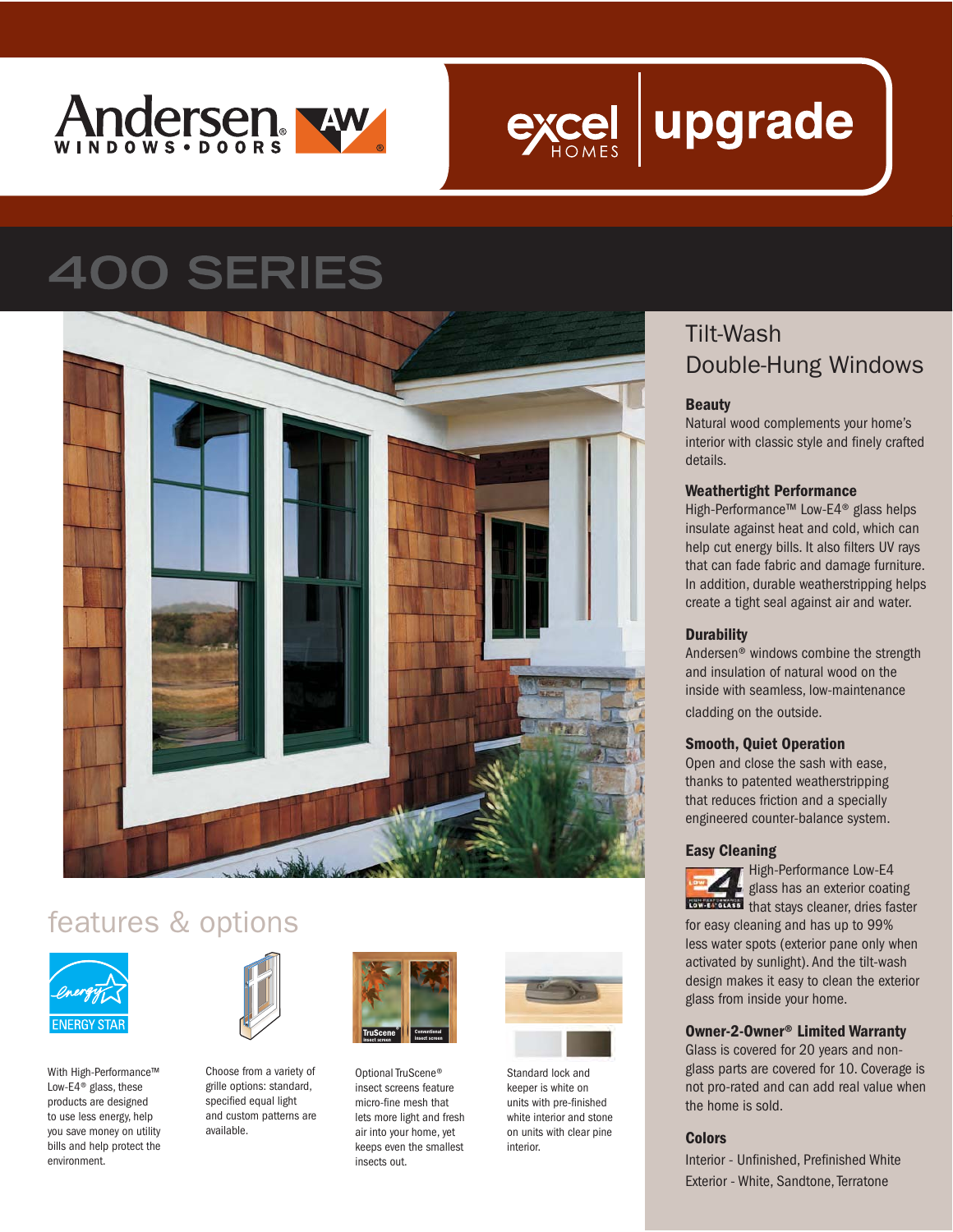

## **400 SERIES**





With High-Performance™ Low-E4® glass, these products are designed to use less energy, help you save money on utility bills and help protect the environment.



Choose from a variety of grille options: standard, specified equal light and custom patterns are available.



Optional TruScene® insect screens feature micro-fine mesh that lets more light and fresh air into your home, yet keeps even the smallest insects out.



Classic Series™ hardware available in white or stone finish. *Optional folding hardware also availabe.*

### Casement & Awning Windows

### **Beauty**

The rich wood interior adds beauty and charm to any home.

### **Weathertight Performance**

High-Performance™ Low-E4® glass helps insulate against heat and cold, which can help cut energy bills. It also filters UV rays that can fade fabric and damage furniture. In addition, durable weatherstripping helps create a tight seal against air and water.

### **Durability**

Andersen® windows combine the strength and insulation of natural wood on the inside with seamless, low-maintenance cladding on the outside. The vinyl-encased sash prevents warping, too.

### **Smooth Operation**

Smooth Control™ hardware features stainless steel hinges and nylon glides that make opening and closing the window extra smooth.

### **Easy Cleaning**



High-Performance Low-E4 glass has an exterior coating that stays cleaner, dries faster

for easy cleaning and has up to 99% less water spots (exterior pane only when activated by sunlight). And the split-arm operator moves the sash away form the frame for easier cleaning.

### **Owner-2-Owner® Limited Warranty**

Glass is covered for 20 years and nonglass parts are covered for 10. Coverage is not pro-rated and can add real value when the home is sold.

### **Colors**

Interior - Unfinished, Prefinished White Exterior - White, Sandtone, Terratone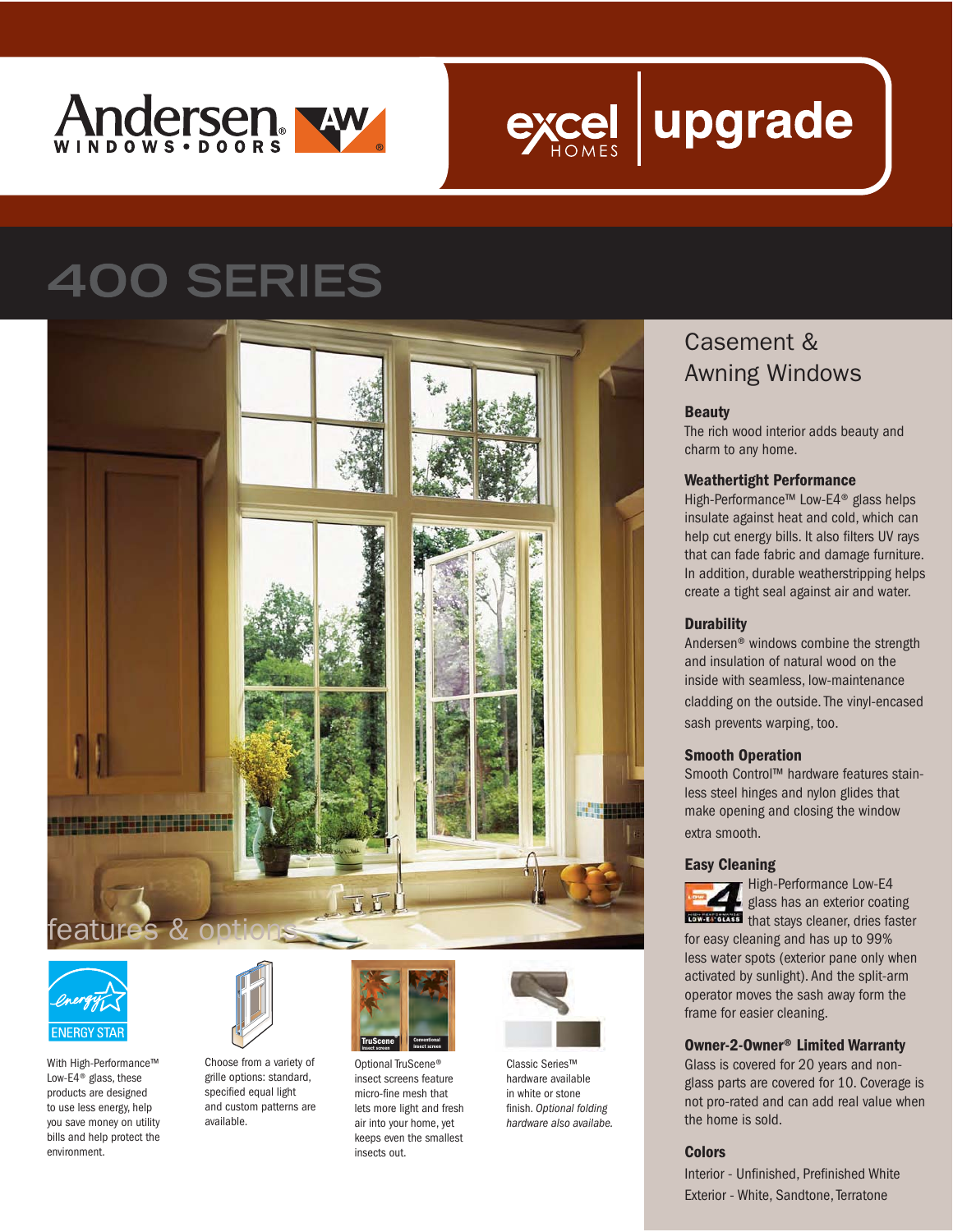

## **OO SERIES**



## features & options



With High-Performance™ Low-E4® glass, these products are designed to use less energy, help you save money on utility bills and help protect the environment.



Multi-point locking system features two hook bolts above and below the center deadbolt for enhanced security and weather resistance.



Three-piece material construction combines durability and lowmaintenance with excellent insulating characteristics.



Expanded hardware offering includes Metro™, Estate™ and Andiron® collections for just the right look inside and out.

## Frenchwood® Hinged Patio Doors

### **Beauty**

Natural wood complements your home's interior with classic style and finely crafted details.

### **Durability**

Andersen® patio doors combine the strength and insulation of natural wood with low-maintenance exterior cladding.

### **Weathertight Performance**

High-Performance™ Low-E4® glass helps insulate against heat and cold, which can help cut energy bills. It also filters UV rays that can fade fabric and damage furniture. In addition, durable weatherstripping helps create a tight seal against air and water.

#### **Easy Cleaning**



**High-Performance Low-E4** glass has an exterior coating that stays cleaner, dries faster

for easy cleaning and has up to 99% less water spots (exterior pane only when activated by sunlight).

### **Owner-2-Owner® Limited Warranty**

Glass is covered for 20 years and nonglass parts are covered for 10. Coverage is not pro-rated and can add real value when the home is sold.

### **Colors**

Interior - Unfinished, Prefinished White Exterior - White, Sandtone, Terratone